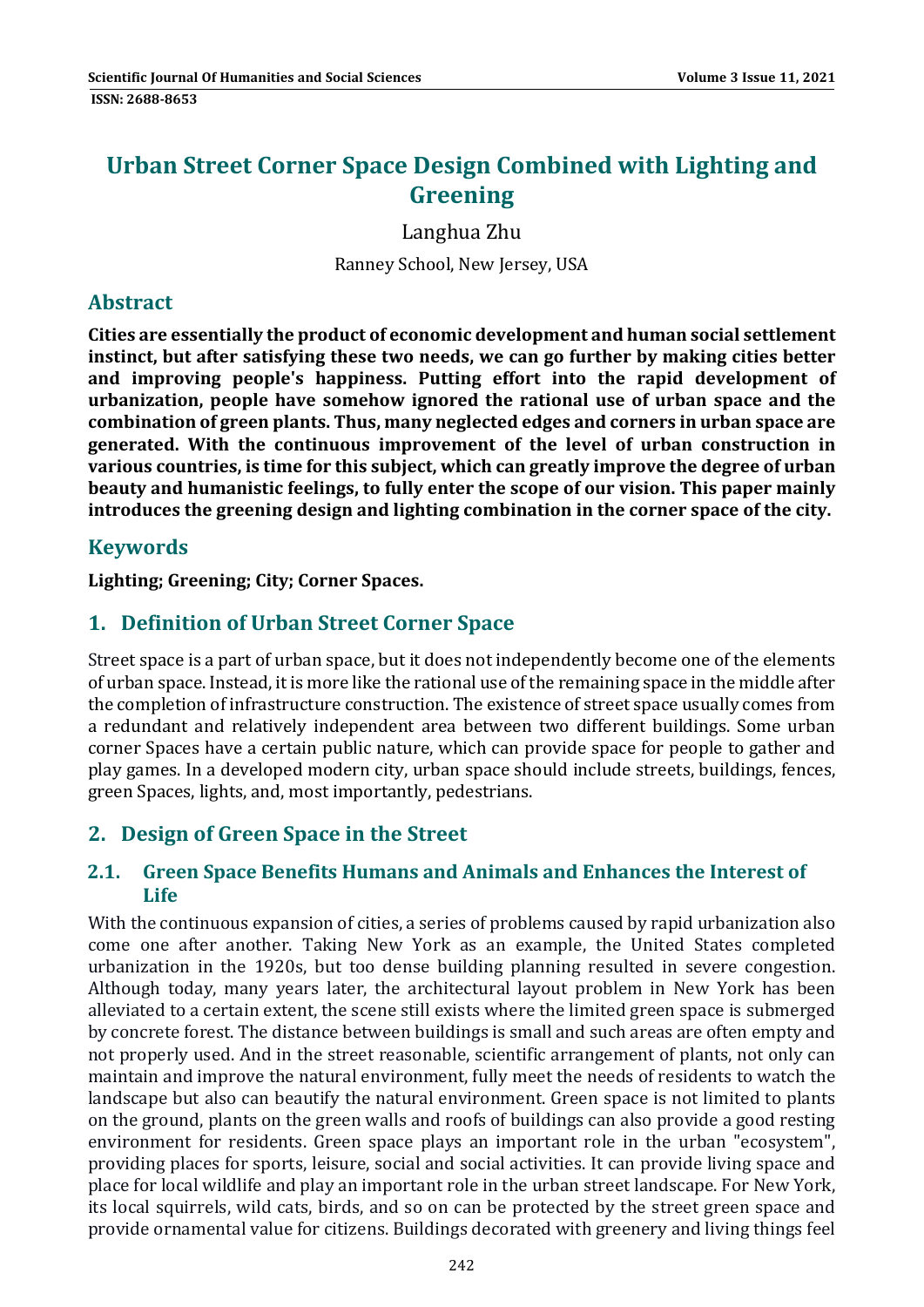closer to nature. Privacy demands and daily activities can be found in the relative seclusion of urban street corner greenbelts and pocket parks. No matter where they are, city dwellers crave contact with nature and attractive environments, as well as places to play. Landscapes containing greenery can play a key role in promoting social interaction within hospital grounds, urban parks, and green-way trails.

#### **2.2. Street Green Space Improve the Environment**

In addition to providing important habitat for wildlife in urban areas, the introduction of the green wall and roof greening has many other benefits for the urban environment, including but not limited to: Reduce energy consumption, reducing the urban heat island effect, filtering particles, and pollutants from the air, and improve the air quality of the atmosphere. In addition, in densely populated urban areas, or areas with high concentrations of traffic, greenery can provide a place that is relatively less affected by noise pollution.

#### **2.3. Sense of Boundary and Surround**

Due to the small footprint of urban street space, boundaries must be designed wisely Choosing pure land to plant lawn not only reduces the sense of segmentation but also meets the requirements of urban simplicity. In the past, well-designed green Spaces often failed to be implemented due to a lack of planning and design. A good urban street space should have a warm, open portal that invites passers-by to stop for a while. For example, benches can be placed to encourage visitors to rest their feet. At the same time, this space should also ensure that there is a sense of "surround" and people feel safe and intimate. These are the design elements to ensure that the green space truly achieves its goals. It aims to bring comfort to people, to help relieve the burden of living today, and to promote a more humane and happier city. 

#### **2.4. Aesthetic Configuration**

Plant configuration should use the natural form of plants for matters, by the different color and height of different kinds of plants to shape a level, from the lawn to flowers, shrubs, trees, combined with the terrain, to build a beautiful plant ladder. An important part of the urban street corner space is these plants, because of their presence, people can find a good place to walk and spend time in the hot summer. Considering that the shade of plants is also one of its important values, the street space should also be shaded by small patches of trees arranged neatly. In addition to the placement of plants, aesthetics and other decorations are also essential. It is also a good choice to add visual interest to the oasis by placing aesthetic elements in prominent areas, such as fountains, whose sound of water can add to urban life. A beautiful, exotic sculpture, for example, would be eye-catching and easy to maintain, and enclosing it with small stones would create a gap between the sculpture and the lawn.



**Figure 1.** The embodiment of plant layers and the addition of fountains https://www.buildhouse.biz/roof-gardens-pictures. html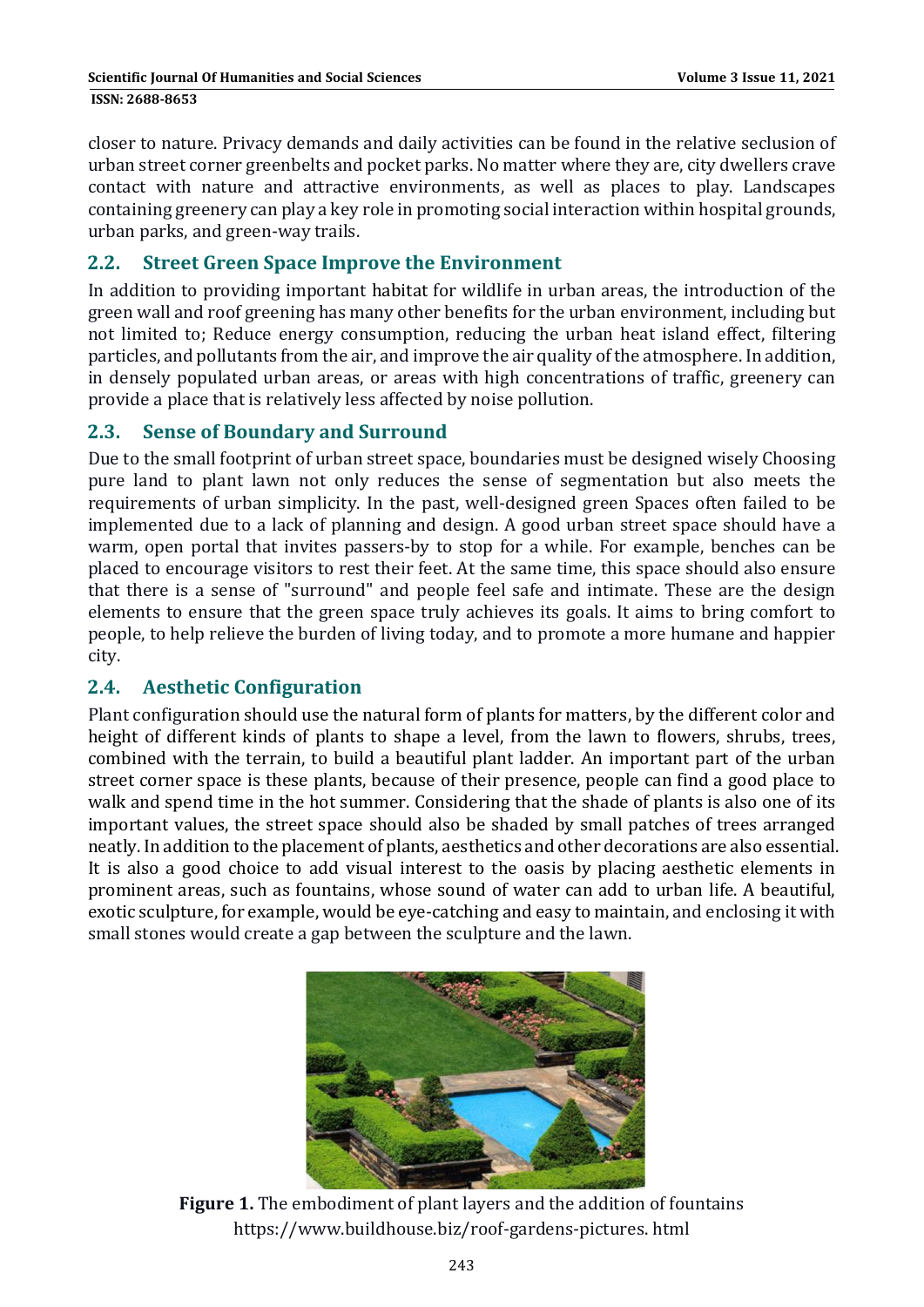## **3. The Influence of Lighting on Street Pedestrians**

## **3.1. Influence of Lighting Color**

The choice of color can produce no small influence on the person's psychology normally, the visual impact that the collocation of different lamplight color belts gives a person is different also. Red light has a somewhat calming effect, but research into its direct effect on human mood states is still in progress. There may be a relationship between the shorter wavelengths of red light and the relative insensitivity of the human body to this red light. According to the theory, because our eyes are sensitive to higher wavelengths of light, we are less stimulated by red light, and our minds are calmer when we are in red light. Compared with blue or red light, yellow light exposure can make people more likely to engage in vigorous activities and is one of the most exciting light colors. Yellow lighting is not only tonal like natural light, but is the primary interior lighting color for homes, stores, offices, and countless other Spaces. In addition, a 2012 study showed that white light has a negative effect on the physiology of birds' brains. Given the size of cities, the negative impact of street-lighting and lighting in street Spaces on birds is likely to increase dramatically, so abandoning traditional white lighting and choosing other novel colors can have a beneficial effect while protecting birds. Experiments have proved that pink light can reduce people's adrenaline and calm their angry emotions, and it will not have obvious effects on the human body, animals, and plants. Therefore, it is also a feasible plan to use pink streetlamps to decorate the space in the street space of New York. The traditional shape and number of streetlamps are ok, but they can be arranged close to the green position. Brightness can a few taller, because pink light does not have white light so dazzling, but chimney must choose scattering sex is good, it is the result that the light turns into the whole one.



**Figure 2.** An ideal relationship between the location of streetlights and greenery https://www.visithoustontexas.com/travel‐planning/weather/ 

### **3.2. Color Temperature and Matching**

Lighting not only has color differences, but color temperature is also a core variable. When the color temperature is high, it feels warm and cozy, while when the color temperature is low, it feels the opposite. At constant brightness, light-colored objects look much brighter than dark ones. When designing a space, it is important to ensure that all elements that can be placed there mesh well to create harmony. Otherwise, the visuals clash and are not pleasing to the eye. Consider the hue and choose a complementary lighting tone, to get a better answer. By constantly trying to match different color lights with the overall color of street space and the color of plants, the future street corner will no longer be completely limited to white or yellow.